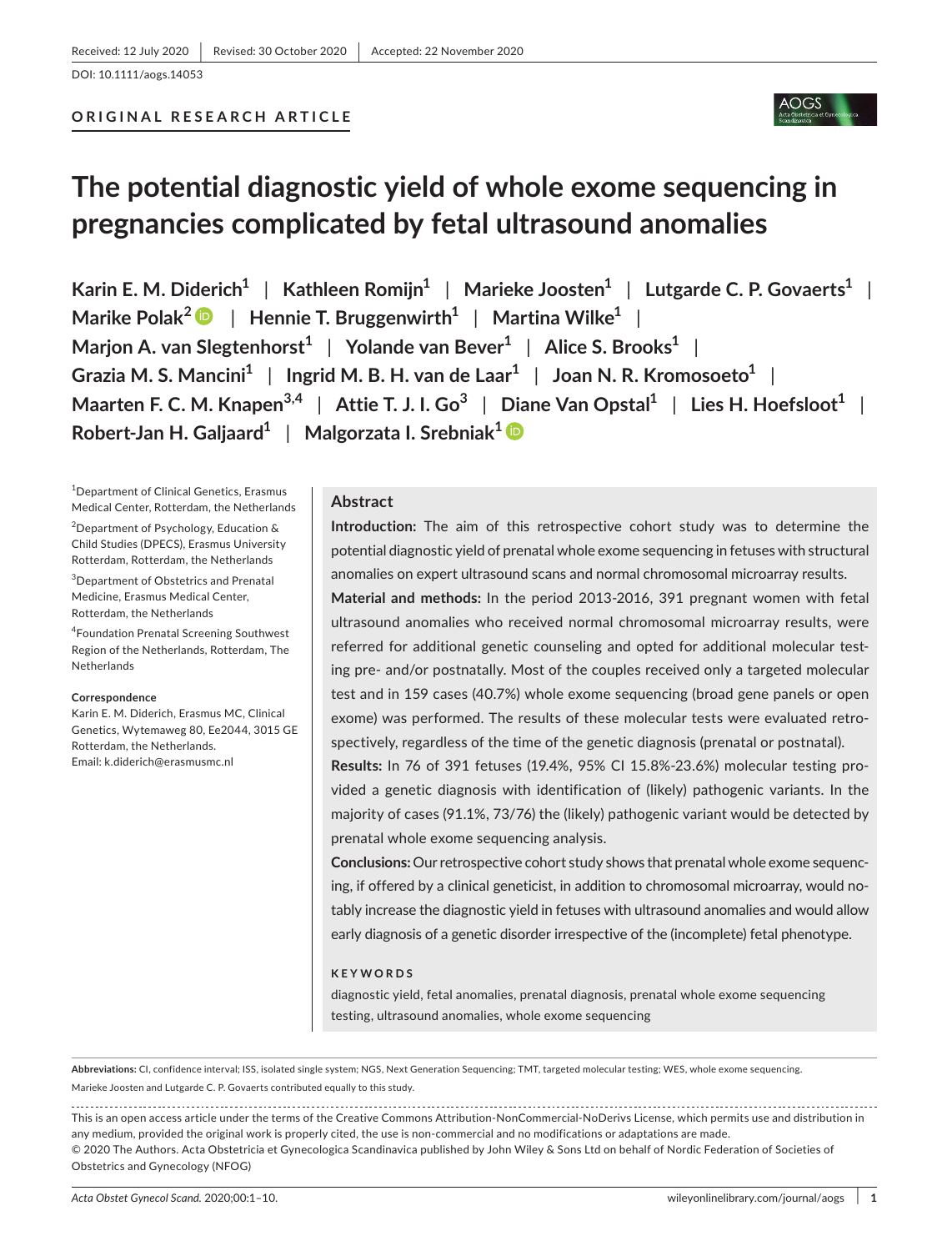### **1** | **INTRODUCTION**

The incidence of congenital structural malformations is approximately  $3\%$  in pregnancies worldwide.<sup>1</sup> Most of these malformations are detectable during the second trimester of pregnancy, half of them as early as in the first trimester.<sup>2</sup> There is a wide range of potential outcomes for fetuses with malformations depending on the type of malformation, whether an anomaly is isolated or not, and the potential underlying genetic etiology.<sup>1</sup> Congenital malformations vary from either isolated mild anomalies (ie, postaxial polydactyly) to potentially lethal, multisystem anomalies. When ultrasound anomalies are detected, prenatal cytogenetic diagnosis is routinely offered. In such pregnancies a chromosomal microarray on DNA isolated from chorionic villi or amniocytes is recommended for optimal detection of chromosomal aberrations.<sup>3</sup> It was shown that chromosomal microarray improves diagnosis by up to 6.8% over conventional karyotyping, by detecting (sub)microscopic pathogenic copy number variants in isolated and nonisolated anomalies.<sup>4</sup> Although microarray analysis enables testing with much higher resolution than conventional karyotyping, the cause of the abnormal phenotype remains unknown in ~75% of the pregnant women referred due to an ultrasound anomaly.<sup>5</sup> In many prenatal diagnostic centers these pregnant women are currently offered additional genetic counseling. When the fetus shows specific features that allow targeted DNA testing, a targeted molecular test can be performed. When the targeted analysis shows normal results, the fetus may have a non-syndromic birth defect or an undiagnosed genetic disorder that is not detectable with conventional karyotyping, chromosomal microarray or targeted DNA analysis.

In contrast to chromosomal microarray, which offers genome-wide detection of chromosomal aberrations (genotype first approach), there is currently only a limited number of targeted DNA tests for monogenic disorders that are possible during pregnancy because of the limited prenatal phenotype. Although prenatal imaging (ultrasound, MRI) has dramatically improved, the clinical information obtained is still limited in comparison with postnatal phenotyping. If a pregnancy is continued and a child with congenital anomalies is born, sometimes the phenotype is evident after birth and (further) targeted genetic testing becomes feasible. Because the fetal phenotype is limited to ultrasound findings we anticipate that, similar to chromosomal microarray, routine prenatal whole exome sequencing (WES) will improve prenatal diagnostic yield. The molecular characterization of a disease has fundamental implications in the clinical setting. The etiologic definition of the prenatal phenotype is useful to discuss the parents' reproductive choices (eg, continuation or termination of pregnancy) of the current affected pregnancy. Not only reproduction autonomy is facilitated, but this knowledge provides optimal birth management (eg, planned birth at a university hospital, planned cesarean section) and allows specific early interventions after birth for the identified disease. Furthermore, it withdraws ineffective or potentially harmful investigations and/or treatments after birth.<sup>6</sup> Parents can be provided with detailed prognostic counseling useful to predict potential complications. And finally, molecular diagnosis enables recurrence risk assessment as well as prenatal or preimplantation diagnosis in future pregnancies.<sup>6,7</sup>

#### **Key Message**

Prenatal whole exome sequencing, if offered by a clinical geneticist in case of both isolated and multiple ultrasound anomalies, would detect (likely) pathogenic variants in 18.7% of fetuses and allow early diagnosis of a genetic disorder irrespective of the (incomplete) fetal phenotype.

To assess the potential diagnostic yield of prenatal WES a retrospective analysis of a cohort of fetuses with ultrasound anomalies, but normal prenatal microarray result, was performed and the results are presented here.

#### **2** | **MATERIAL AND METHODS**

We performed a retrospective analysis investigating the potential influence of WES on the diagnostic yield of prenatal genetic diagnostics. In the period 2013-2016, 391 pregnant women with fetal ultrasound anomalies who received normal prenatal microarray results were referred for additional genetic counseling and opted for additional molecular testing pre- and/or postnatally. Only fetal cases that underwent invasive prenatal sampling were included in this cohort. The data that support the findings of this study are available in the Supporting information (Tables S1-S5, Figure S1). Additionally, variants are submitted to the DECIPHER database (see Supporting information, Appendix S1).

### **2.1** | **Routine diagnostic follow up in pregnancies with ultrasound anomalies in this cohort**

Fetal anomalies from our cohort were suspected by routine ultrasound scanning, mostly in the setting of second-trimester ultrasound screening, and diagnosed by expert ultrasound examination in a center for prenatal diagnosis. Prospective parents were offered pretest counseling on the routine test characteristics and potential benefits and disadvantages for prenatal genetic testing and invasive testing (chorionic villi sampling or amniocentesis). Twin pregnancies where both fetuses had different anomalies and were both sampled, were counted as two separate individuals. After invasive testing, in some cases rapid aneuploidy detection preceded the microarray analysis. If no pathogenic chromosomal aberration was found, additional genetic counseling was considered and, if feasible, a molecular test was offered.

#### **2.2** | **Targeted molecular testing**

Targeted molecular testing (TMT) included a targeted test for an individual disorder, either through Sanger sequencing of a single gene or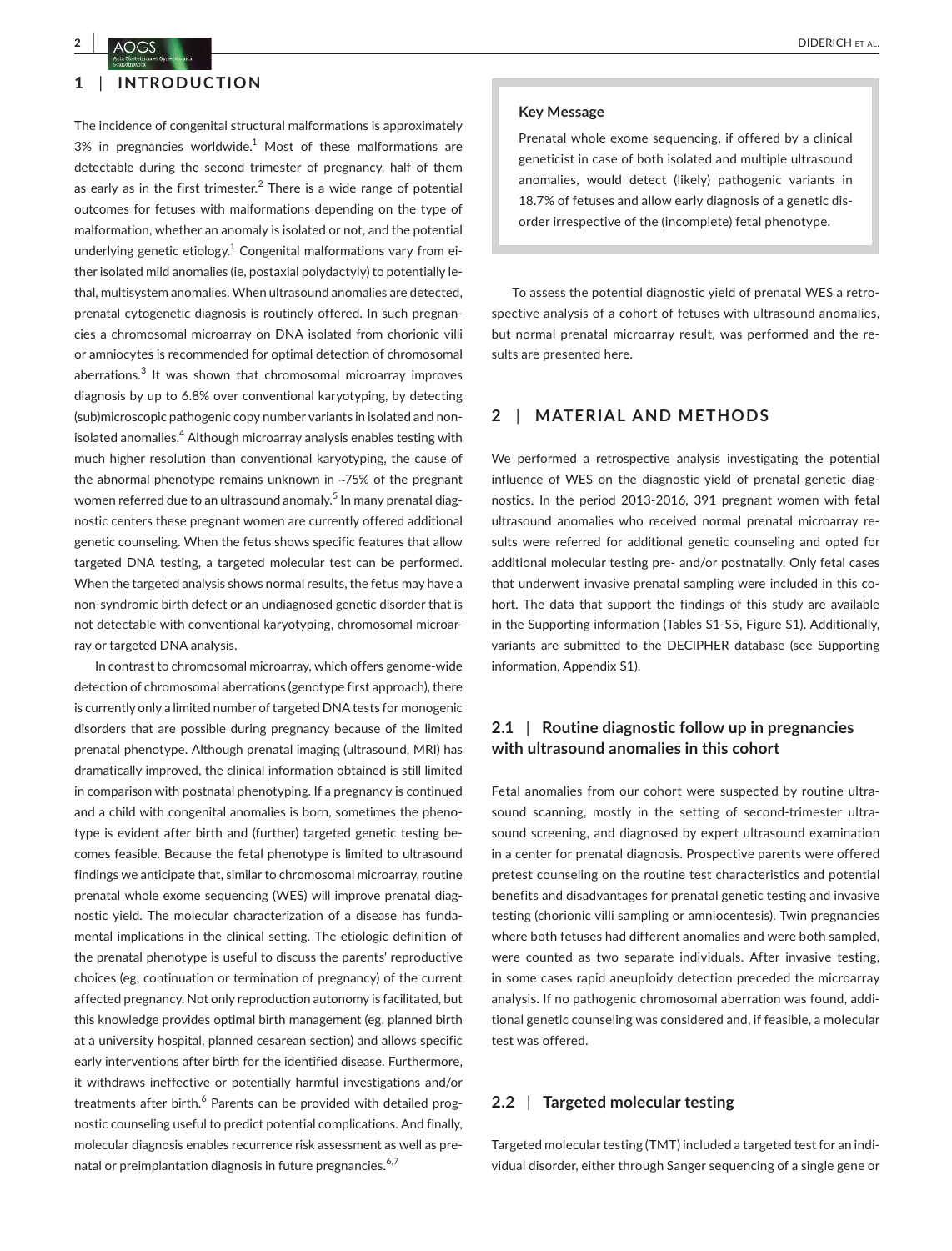multiple genes associated with the same disorder or through targeted analysis of multiple genes through next-generation sequencing (NGS) panels for individual disorders. TMT was performed in cases with a fetal phenotype suggestive for a specific monogenetic disorder (eg, Sanger sequencing of *FGFR3* when the fetus presents with a skeletal dysplasia suggestive for achondroplasia).

### **2.3** | **Broad molecular testing**

Broad molecular testing includes NGS multi-gene panel analysis targeting multiple disorders (broad gene panels) or analyzing the whole exome (WES). Broad molecular testing was performed when the ultrasound anomalies were non-suggestive for a specific disorder, but suspect for a genetic cause. Broad gene panels allowed analysis of many genes associated with various symptoms. Some of these panels were improved over time by expanding the panel with extra (newly discovered) well-described genes. For the general description of the available gene panels see Supporting information (Table S1). The multiple congenital malformations panel and intellectual disability panel were the largest gene panels used. Molecular testing was only performed after thorough counseling (including information about all possible outcomes) and written informed consent from both parents. The multiple congenital malformations and intellectual disability panel as well as open exome analysis were performed on trios (fetus and both parents) for filtering and analysis. In a few cases the open exome was analyzed: sequencing of the exome (the exons of the genome) outside the previously performed gene panel. There are, however, certain parts of the exome that are not (fully) covered with this test.

Fetal DNA for molecular testing was extracted from amniocytes, chorionic villi or from fetal tissues when available after termination of pregnancy or after birth (skin biopsy or umbilical cord blood/ biopsy).

### **2.4** | **Reported variants**

The variants were classified according to Standards and Guidelines for the Interpretation of Sequence Variants: A Joint Consensus Recommendation of the American College of Medical Genetics and Genomics and the Association for Molecular Pathology.<sup>8,9</sup> Relevant findings included the class 5 (pathogenic) and class 4 (likely pathogenic) variants. Cases with class 3 variants (variant of uncertain significance) were excluded, unless they were found together with a pathogenic variant on the second allele in case of a recessive disorder matching the fetal phenotype.

### **2.5** | **Cohort selection**

A total of 391 couples who opted for additional molecular testing either during pregnancy or during postnatal follow up were included in this study. All ultrasound fetal anomalies were included regardless of the severity of these anomalies to create a clinically representative cohort. Some parents postponed (targeted or broad) molecular testing until after the child was born as they, for example, chose termination of the pregnancy based on the ultrasound abnormalities. The results of all performed molecular tests were evaluated retrospectively, regardless of the time of the genetic diagnosis (prenatal or postnatal). The patients were grouped based on their ultrasound anomalies similar to Shaffer et al and Raniga et al (see Supporting information. Table  $S2)^{10,11}$ :

- 1. 251 fetuses showed one or more major abnormalities (possibly in combination with soft markers) that only involved one organ system (eg, bell-shaped thorax and short femur). These systems included the central nervous system, musculoskeletal system, cardiovascular system, craniofacial system, gastrointestinal system and urogenital system. Notably, this group also contained the strictly isolated anomalies (eg, isolated nuchal translucency >3.5 mm, isolated cleft lip) (isolated single system).
- 2. 26 patients were referred due to prenatal diagnosis for one single major fetal abnormality accompanied by one or more soft markers involving a different organ system (eg cleft lip and single umbilical artery) (multiple anomalies (1 system + soft marker in another organ system).
- 3. 93 fetal cases with at least two major malformations in different organ systems (multisystem malformations, for example, ventriculomegaly and ventricular septal defect) (multiple system anomalies).
- 4. Only 21 fetal cases were enrolled with ultrasound abnormalities consisting exclusively of soft markers (mostly due to echogenic bowel) (soft marker(s) only [SM]).

### **2.6** | **Statistical analyses**

The percentage of cases with relevant clinical (likely) pathogenic single nucleotide variants in fetuses with ultrasound anomalies and with normal chromosomal microarray results is reported with Wilson score 95% confidence intervals, which have a good coverage probability even for small samples and estimated percentages close to zero or one hundred.<sup>12</sup> Computations were performed using the Epitools epidemiological calculator (Sergeant, ESG, 2018. Epitools Epidemiological Calculators. Ausvet; available at: [http://epitools.](http://epitools.ausvet.com.au) [ausvet.com.au](http://epitools.ausvet.com.au)).

#### **2.7** | **Ethical approval**

All presented data are anonymous and do not allow identification of the individual patients and were obtained during routine diagnostic procedures. Patients are informed that we may investigate/publish their medical data as long as all data remain anonymous and cannot lead to the identification of the individual persons. Our research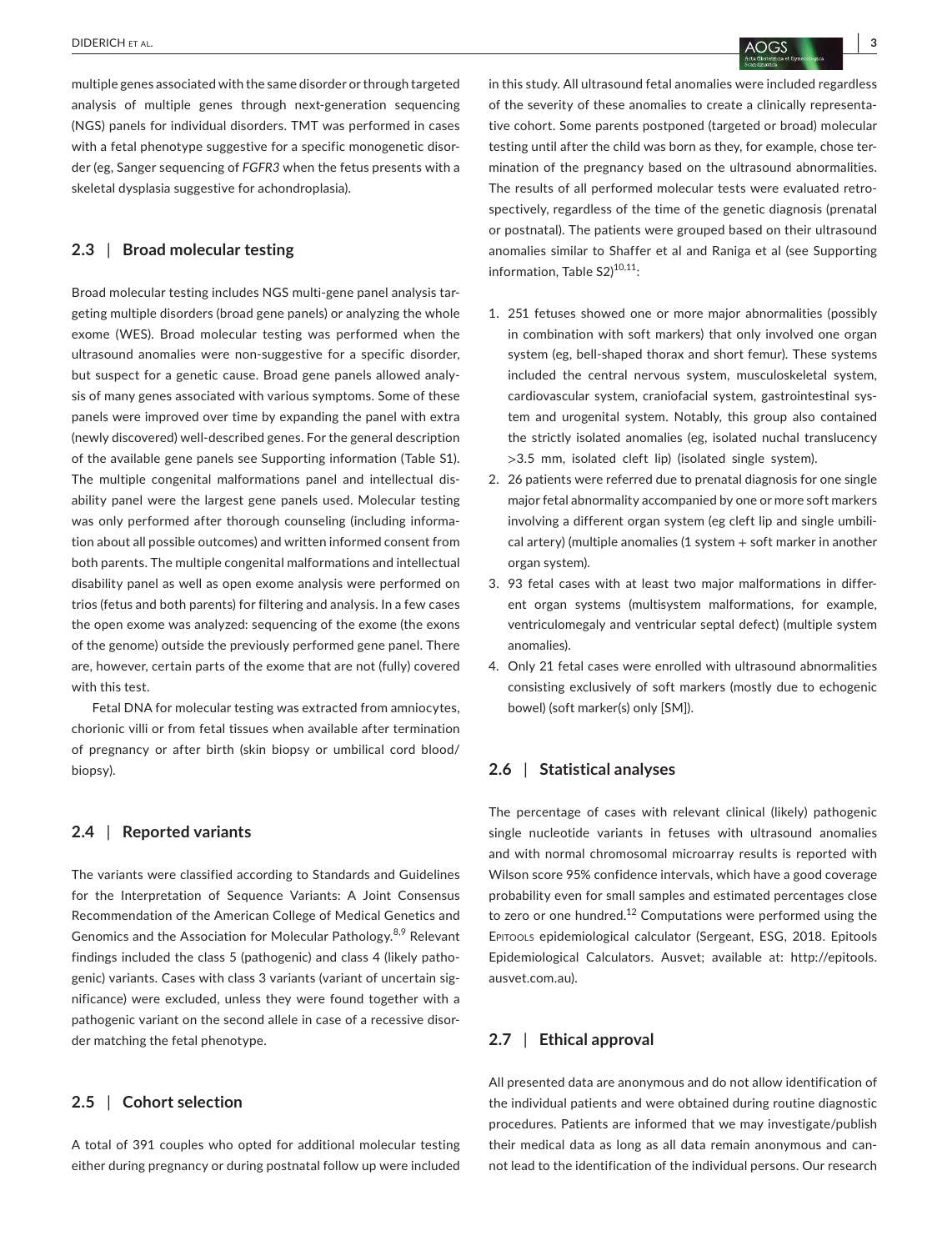represents a retrospective patient records study that does not fall under the scope of the WMO (The Medical Scientific Research with Humans Act), and therefore it did not need to be assessed by an accredited Medical Ethical Committee or the CCMO (Central Committee on Research Involving Human Subjects). According to the Research Codes of Erasmus MC and the FMWV Code of Conduct for Health Research the data that cannot be traced to an individual may be used for research.

#### **3** | **RESULTS**

Three hundred and ninety-one fetal cases where molecular testing was performed were enrolled. Figure S1 (in the Supporting information) illustrates the diagnostic process and tests preceding (open) exome analysis (WES). As WES was not yet routinely performed, in most cases only TMT was performed. In 50/309 (16.2%, 95% CI 12.5%-20.7%) cases referred for TMT a (likely) pathogenic variant was found. Forty-seven cases underwent additional broad molecular testing. In total, in 159 cases broad molecular testing using NGS panel and/or open exome sequencing analysis WES (43/159) were performed. Of these 43 cases, open exome analysis was preceded by broad molecular testing in 30 cases. In 26/159 (16.4%, 95% CI 11.4%-22.9%) a (likely) pathogenic variant was found. Overall, molecular testing yielded a definitive diagnosis by identifying a (likely) pathogenic variant in 76 of the 391 enrolled cases (19.4%, 95% CI 15.8%-23.6%). Three cases showed hypomethylation of H19 causing Silver-Russell syndrome, which cannot be detected by offering prenatal WES. Therefore, we calculated that in 18.7% (95% CI 15.1%- 22.8%) of cases (73/391) prenatal WES would detect the (likely) pathogenic variant if offered prenatally. The syndromes/diseases that were most often found were Noonan syndrome ( $n = 13$ ) and cystic fibrosis ( $n = 3$ ). However, in our cohort only targeted testing for Noonan syndrome (in the first or early second trimester in cases with neck anomalies) would be feasible before WES request. Cystic fibrosis was often tested in late second trimester, therefore it is not feasible to exclude cystic fibrosis first and then request prenatal WES. If all 13 cases of Noonan syndrome were excluded in the first trimester, the expected diagnostic yield would be 60/378 (15.9%, 95% CI 12.5%-19.9%) (if only the remaining 378 [ie, 391–13] fetuses were further tested with WES).

Table 1 summarizes cases where a syndromic disorder was detected per category of ultrasound anomaly. All phenotypic case details are shown in the Supporting information (Table S3). Table S4 shows further individual case details and the (likely) pathogenic variants that were detected in this cohort.

The diagnostic yield rates were subdivided into major categories shown in the Supporting information (Table S2). Most (likely) pathogenic findings were identified in fetuses with multiple system anomalies, 27/93 (29.0%, 95% CI 20.8%-38.9%) (Table 2). The majority of fetuses in our cohort showed (apparently isolated) single system malformations. In 16.7% of these fetuses (42/251, 16.7%, 95% CI 12.6%-21.8%) a molecular diagnosis was made. Figure 1

presents the number and percentage of cases with molecular diagnosis in fetuses per ultrasound category: fetuses with multiple system anomalies, fetuses with multiple anomalies  $(1$  system  $+$  soft marker(s) in another organ, multiple anomalies), fetuses with anomalies isolated single system and fetuses with (multiple) soft markers. Figure 2 shows the number and percentage of abnormal cases per ultrasound anomaly within the isolated single system category. The results in fetuses with isolated nuchal translucency, hygroma colli and hydrops fetalis were also given separately. The highest percentage of abnormal cases was found in cases with hydrops fetalis and in cases with musculoskeletal anomalies. Unfortunately, the individual groups were too small to calculate statistically significant percentages. More cases are needed to study the prevalence of pathogenic variants in these subgroups. Interestingly in four out of six consanguineous couples that were tested, a recessive disorder explaining the fetal phenotype was detected (F32, F38, F44, F58, Supporting information, Tables S3 and S4).

Only 14/76 cases were diagnosed during pregnancy (Supporting information, Table S3), because prenatal WES was not offered before 2017. In the remaining cases, it was not feasible to achieve diagnosis before birth or before termination of pregnancy. In the remaining fetuses, diagnosis was made either after termination of pregnancy (parents did not want to wait for further testing or achieving results was not feasible before 24 weeks of gestation) or after birth when new phenotypic information became available. Due to the obstacles mentioned above the time span from invasive sampling to receiving a positive molecular result from the laboratory varied from 7 days to 1001 days (median  $= 200$ , mean  $= 271$ , data not shown, calculated from the date of invasive sampling until the reporting date).

In our cohort, only in 36 cases ultrasound anomalies were diagnosed in the third trimester. In the large majority of cases (355/391, 90.8%) ultrasound anomalies were detected in the first or second trimester. Therefore invasive sampling was performed before the 24th week of gestation. Prenatal WES, if directly offered, may significantly contribute to pregnancy management (Supporting information, Table S5).

### **3.1** | **Unexpected diagnoses, so called incidental findings**

Unexpected diagnoses are results that seem to be unrelated to the primary indication of the molecular test and may or may not be relevant to the patient's health. $13$  In our cohort, one incidental finding was documented by performing gene panels (F60, see Supporting information, Table S3). The fetus had a neural tube defect and growth restriction. The multiple congenital malformations panel showed a pathogenic variant in homozygous form in the *MANB* gene, causing β-mannosidosis. β-Mannosidosis is a rare lysosomal storage disorder of glycoprotein catabolism caused by a deficiency of lysosomal β-mannosidase activity (MIM #248510). β-Mannosidosis is not associated with structural fetal malformations. The patients' phenotype is variable and the age of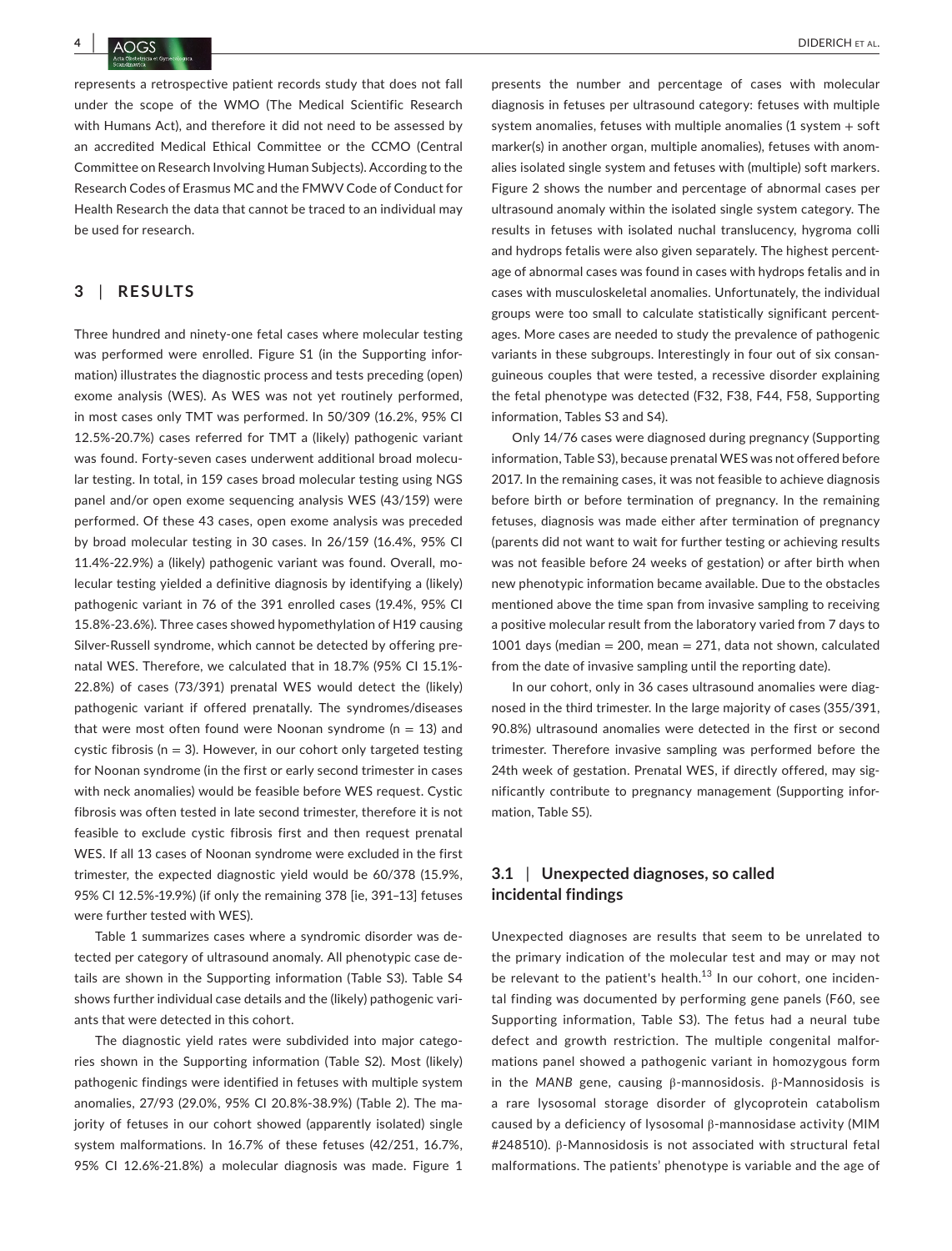molecular tests in the presented cohort

| Indication for prenatal<br>testing                                                                          | Gene              | Molecular diagnosis<br>Phenotypic MIM number                                                           | Indication for prenatal testing                                                         | Gene                     | Diagnosis<br>Phenotypic MIM number                                                                                                     |
|-------------------------------------------------------------------------------------------------------------|-------------------|--------------------------------------------------------------------------------------------------------|-----------------------------------------------------------------------------------------|--------------------------|----------------------------------------------------------------------------------------------------------------------------------------|
| Musculoskeletal (17)                                                                                        |                   |                                                                                                        | Hydrops (7)                                                                             |                          |                                                                                                                                        |
| Short long bones with<br>restrained curvature                                                               | DYNC2H1           | Jeune syndrome (short-rib<br>thoracic dysplasia 3 with<br>or without polydactyly)<br>#613091           | Six cases of hydrops fetalis                                                            | PTPN11,<br>RAF1,<br>SOS1 | Noonan syndrome<br>#163950                                                                                                             |
| Signs of skeletal dysplasia                                                                                 | DYNC2H1           | Jeune syndrome<br>(asphyxiating thoracic<br>dystrophy 3) #613091                                       | Hydrops fetalis                                                                         | UNC13D                   | Hemophagocytic<br>lymphohistiocytosis type<br>3#608898                                                                                 |
| <b>Short limbs</b>                                                                                          | DYNC2H1           | Jeune syndrome<br>(asphyxiating thoracic<br>dystrophy 3) #613091                                       | IUGR(3)                                                                                 |                          |                                                                                                                                        |
| Short long bones, rocker<br>bottom foot right                                                               | LEPRE1 (<br>P3H1) | Osteogenesis imperfecta<br>type 8 #610915                                                              | <b>IUGR</b>                                                                             | BRCA <sub>2</sub>        | Fanconi anemia #605724                                                                                                                 |
| Signs of skeletal dysplasia                                                                                 | COL1A1            | Osteogenesis imperfecta<br>type 2 #166210                                                              | <b>IUGR</b>                                                                             | H19                      | Silver-Russell syndrome<br>#180680                                                                                                     |
| Signs of skeletal dysplasia,<br>short ribcage, short long<br>bones with restrained<br>curvature             | COL1A1            | Osteogenesis imperfecta<br>type 2 #166200                                                              | <b>IUGR</b>                                                                             | DDX11                    | Warsaw breakage<br>syndrome #613398                                                                                                    |
| Signs of skeletal dysplasia,<br>sacral agenesis, rocker<br>bottom feet                                      | COL2A1            | Spondyloepiphyseal<br>dysplasia congenital<br>(SEDC) #183900                                           | Genitourinary (4)                                                                       |                          |                                                                                                                                        |
| Short long bones                                                                                            | COL2A1            | Spondyloepiphyseal<br>dysplasia congenital<br>(SEDC) #183900                                           | Unilateral multicystic renal<br>dysplasia and pyelectasis<br>with echogenic cortex left | HNF1B                    | Renal cysts and diabetes<br>syndrome (RCAD)<br>#137920                                                                                 |
| Contracture of the hands<br>(flexion of the wrists), short<br>long bones                                    | B3GALT6           | Spondyloepimetaphyseal<br>dysplasia with joint laxity,<br>type 1, with or without<br>fractures #271640 | Ambiguous genitalia                                                                     | <b>CYP21A2</b>           | Adrenal hyperplasia,<br>congenital, due to 21-<br>hydroxylase deficiency<br>#201910                                                    |
| Short long bones                                                                                            | COL2A1            | Achondrogenesis, type II<br>#200610                                                                    | Polycystic renal dysplasia                                                              | ANKS6                    | Nephronophthisis 16<br>#615382                                                                                                         |
| Short long bones                                                                                            | FGFR3             | Achondroplasia #100800                                                                                 | LUTO/hydronephrosis,<br>anhydramnios                                                    | FRAS1                    | Fraser syndrome<br>#219000                                                                                                             |
| Micrognathia                                                                                                | COL1A1            | Marshall syndrome<br>#154780                                                                           | CNS(4)                                                                                  |                          |                                                                                                                                        |
| Micro-retrognathia                                                                                          | COL2A1            | Stickler syndrome type 1<br>#108300                                                                    | Macrocephaly, frontal bossing PIK3CA                                                    |                          | Megalencephaly-capillary<br>malformation syndrome<br>(M-CAP) #602501                                                                   |
| Signs of arthrogryposis                                                                                     | ECEL1             | Distal arthrogryposis type<br>5D #615065                                                               | Dysgenesis of corpus callosum FLNA                                                      |                          | Periventricular nodular<br>heterotopia and corpus<br>callosum hypoplasia<br>#300049                                                    |
| Unilateral reduction defect<br>of the upper extremity                                                       | DOCK6             | Adams/Oliver syndrome<br>#614219                                                                       | Ventriculomegaly and<br>hypoplastic cerebellum                                          | <b>ISPD</b>              | Walker-Warburg<br>syndrome (congenital<br>muscular dystrophy-<br>dystroglycanopathy with<br>brain and eye anomalies<br>type A) #614643 |
| Signs of skeletal dysplasia,<br>hand and foot anomalies,<br>polydactyly, short long<br>bones and short ribs | <b>EVC</b>        | Ellis van Creveld syndrome Lissencephaly<br>#225500                                                    |                                                                                         | <b>DCX</b>               | Subcortical laminar<br>heterotopia, X-linked,<br>included double cortex<br>syndrome #300067                                            |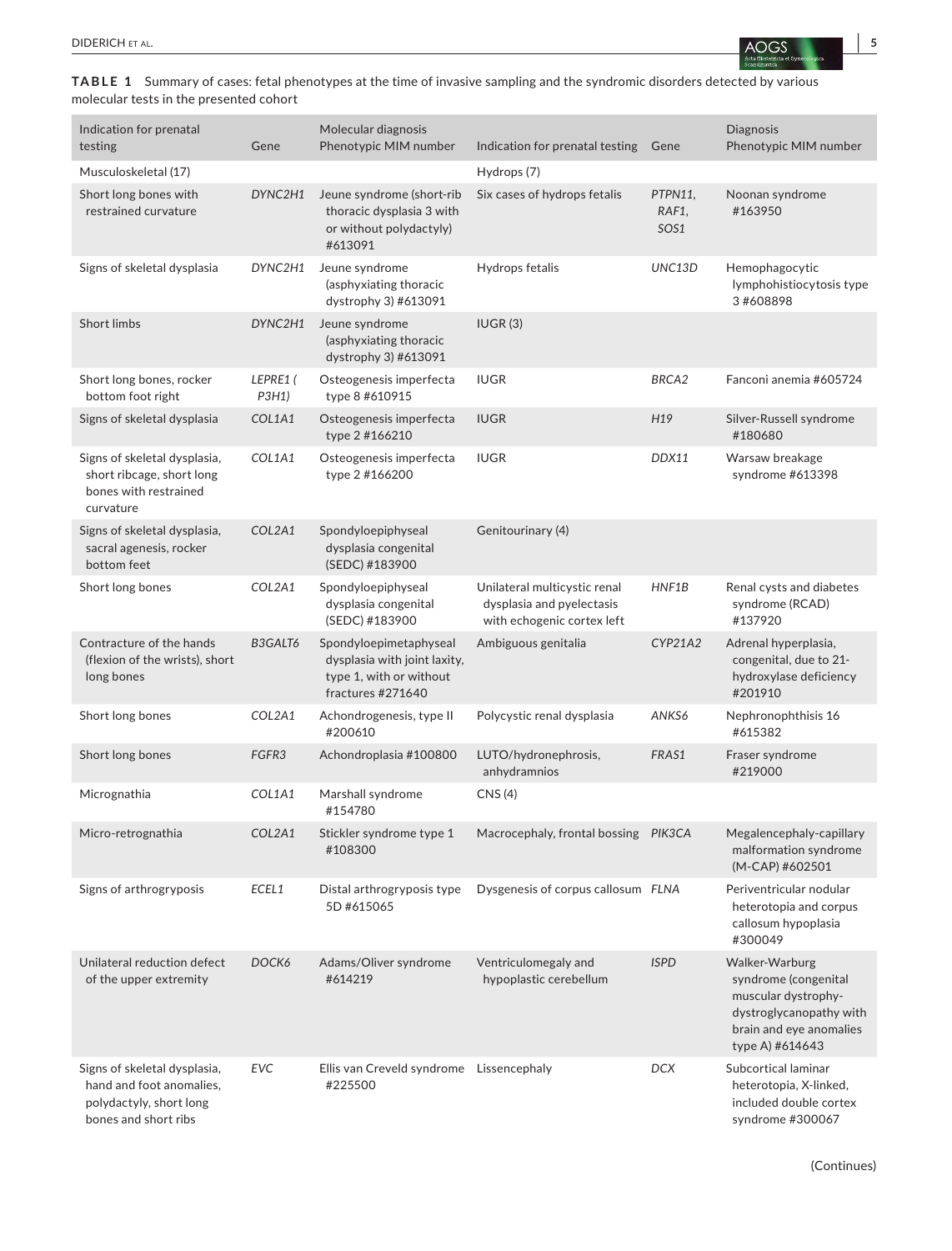

### **TABLE 1** (Continued)

| Indication for prenatal<br>testing                               | Gene              | Molecular diagnosis<br>Phenotypic MIM number                          | Indication for prenatal testing                                                                                                                                    | Gene                             | <b>Diagnosis</b><br>Phenotypic MIM number                                 |
|------------------------------------------------------------------|-------------------|-----------------------------------------------------------------------|--------------------------------------------------------------------------------------------------------------------------------------------------------------------|----------------------------------|---------------------------------------------------------------------------|
| Short long bones, bell-<br>shaped thorax                         | FGFR <sub>3</sub> | Thanatophoric dysplasia<br>type   #187600                             | $NT \ge 3.5$ mm (3)                                                                                                                                                |                                  |                                                                           |
| Major anomaly accompanied by a soft marker in another system (6) |                   |                                                                       | 3 cases: NT 3.6 mm, NT<br>8.3 mm, NT 8.0 mm                                                                                                                        | PTPN11                           | Noonan syndrome<br>#163950                                                |
| Hydrops fetalis, ascites,<br>echogenic bowel                     | <b>CFTR</b>       | Cystic fibrosis #602421                                               | Multiple system anomalies                                                                                                                                          |                                  |                                                                           |
| Ventriculomegaly, echogenic<br>bowel                             | SOX <sub>2</sub>  | 3 #206900                                                             | Microphthalmia, syndromic NT 9.3 mm, cardiac anomalies                                                                                                             | PTPN11                           | Noonan syndrome<br>#163950                                                |
| IUGR, echogenic bowel,<br>short femoral bones                    | SKIV2L            | Trichohepatoenteric<br>syndrome (THES) type 2<br>#614602              | Hydrops fetalis, complex<br>cardiac anomalies, abnormal<br>intracranial anatomy                                                                                    | PTPN11                           | Noonan syndrome<br>#163950                                                |
| Short long bones and<br>bilateral pyelectasis                    | H <sub>19</sub>   | Silver-Russell syndrome<br>#180680                                    | NT 8.0 mm and unilateral<br>talipes                                                                                                                                | RAF1                             | Noonan syndrome<br>#611553                                                |
| SUA, pyelectasis, asymmetric ZEB2<br>ventriculomegaly            |                   | Mowat-Wilson syndrome<br>#235730                                      | Dandy Walker malformation,<br>polycystic renal disease,<br>oligohydramios                                                                                          | <b>CEP290</b>                    | Joubert syndrome type 5<br>#610188                                        |
| Bilateral talipes, varix vena<br>umbilicalis                     | <b>PTEN</b>       | Cowden syndrome PTEN<br>hamartoma tumor<br>syndrome (PHTS)<br>#158350 | Vermis hypoplasia,<br>ventriculomegaly, severe<br>dysplastic renal disease,<br>anhydramnios, ascites                                                               | CEP290                           | Joubert syndrome<br>#610188                                               |
| Cardiovascular (2)                                               |                   |                                                                       | Craniofacial defect, semi-<br>lobar holoprosencephaly,<br>encephalocele, retrognathia,<br>bilateral (multiple) renal<br>cysts, deformity of the hands<br>and feet. | CC <sub>2</sub> D <sub>2</sub> A | Joubert syndrome 9<br>#612284 or Meckel<br>Gruber syndrome 6<br>#612284)  |
| Complex cardiac anomaly                                          | MASP1             | 3MC syndrome 1 #257920                                                | NT 4.6 mm, AVSD, absence<br>cavum septi pellucidi, severe<br>vermian defect,                                                                                       | ARID1A                           | Coffin-Siris syndrome<br>#614607                                          |
| <b>AVSD</b>                                                      | PTPN11            | Noonan syndrome<br>#163950                                            | VSD, corpus callosum<br>dysgenesis, ventriculomegaly                                                                                                               | ARID1A                           | Coffin-Siris syndrome<br>#614607                                          |
|                                                                  |                   |                                                                       | Mild ventriculomegaly,<br>dysgenesis of corpus<br>callosum, rocker bottom<br>foot, SUA                                                                             | SMARCB1                          | Coffin-Siris syndrome<br>#614608                                          |
| Gastrointestinal (2)                                             |                   |                                                                       | Spina bifida, oligohydramnios<br>and IUGR                                                                                                                          | <b>MANBA</b>                     | $\beta$ -Mannosidosis #248510                                             |
| Echogenic bowel, dilated<br>intestinal loop                      | <b>CFTR</b>       | Cystic fibrosis #602421                                               | Encephalocele,<br>ventriculomegaly,<br>micrognathia, palatoschisis,<br>polydactyly, pes<br>equinovarus, bilateral<br>clubhand and clubfeet, VSD                    | HSPG2                            | Dyssegmental dysplasia,<br>type Silverman-<br>Handmaker #224410           |
| Omphalocele                                                      | CDKN1C            | Beckwith-Wiedemann<br>syndrome #130650                                | IUGR, microcephaly,<br>porencephaly, hypotelorism,<br>micrognathia                                                                                                 | RNU4ATAC                         | Microcephalic<br>osteodysplastic<br>primordial dwarfism type<br>1#210710  |
| Soft markers (1)                                                 |                   |                                                                       | Arthrogryposis, midline defect MYH3                                                                                                                                |                                  | Freeman-Sheldon<br>syndrome (distal<br>arthrogryposis type 2A)<br>#193700 |
| SUA, echogenic bowel                                             | <b>CFTR</b>       | Cystic fibrosis #602421                                               | VSD, short femur, pyelectasis,<br>and urinary bladder cyst                                                                                                         | <b>CREBBP</b>                    | Rubinstein-Taybi<br>syndrome #180849                                      |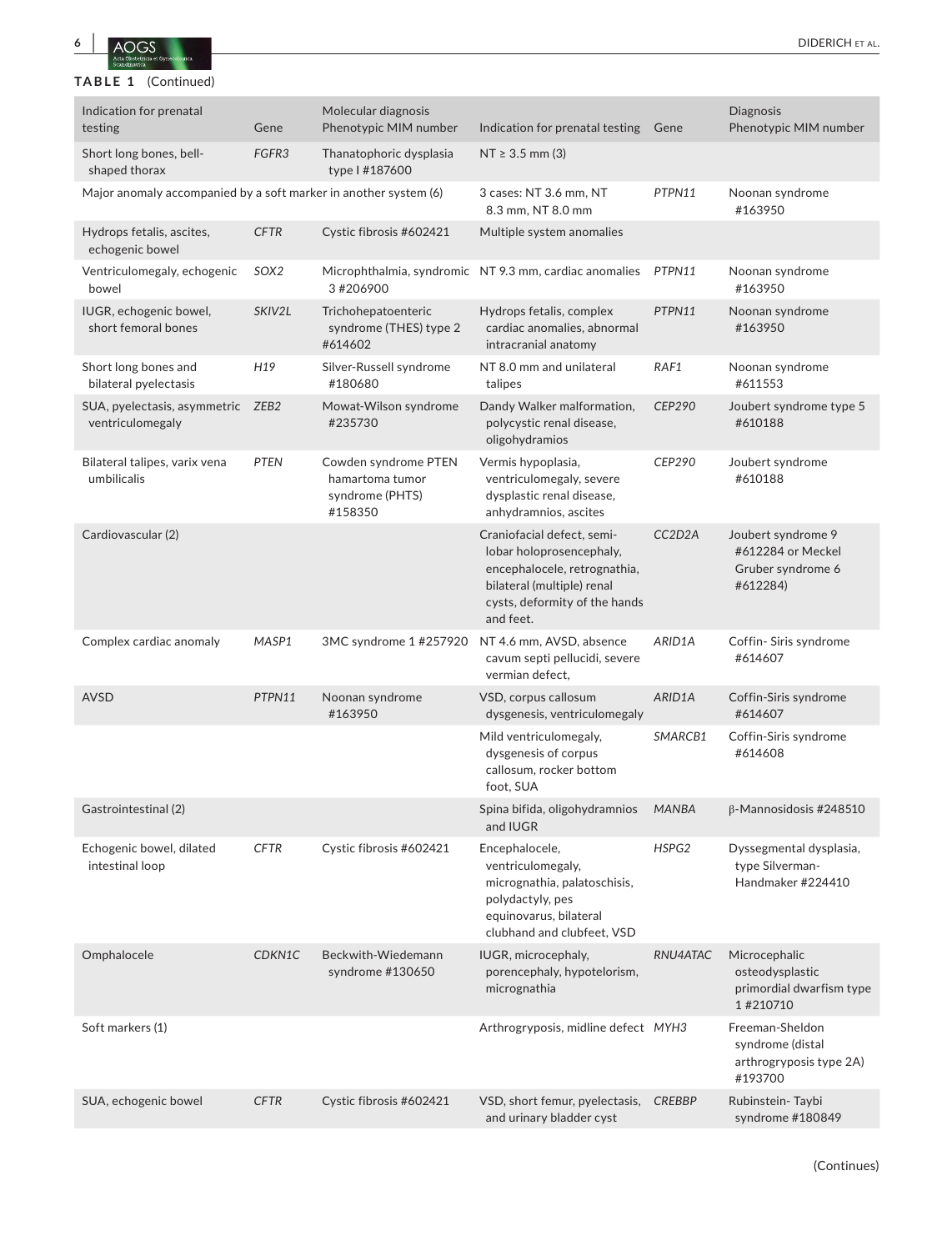#### **TABLE 1** (Continued)

| Indication for prenatal<br>testing                                                                                                                                                                          | Gene   | Molecular diagnosis<br>Phenotypic MIM number | Indication for prenatal testing                                                                                                                                                                       | Gene                             | <b>Diagnosis</b><br>Phenotypic MIM number                           |
|-------------------------------------------------------------------------------------------------------------------------------------------------------------------------------------------------------------|--------|----------------------------------------------|-------------------------------------------------------------------------------------------------------------------------------------------------------------------------------------------------------|----------------------------------|---------------------------------------------------------------------|
| Multiple system anomalies (27)                                                                                                                                                                              |        |                                              | Cleft hand/foot malformation, H19<br>small abdominal<br>circumference                                                                                                                                 |                                  | Silver-Russell syndrome<br>#180680                                  |
| SUA, AVSD, small abdominal<br>circumference < P1                                                                                                                                                            | SETD5  | Mental retardation (MRD)<br>type 23 #615761  | Hydrops fetalis, severe short<br>extremities and retained<br>curvature of the bones                                                                                                                   | COL1A1                           | Osteogenesis imperfecta<br>type 2A #166210                          |
| Hydrops fetalis, complex<br>cardiac anomalies                                                                                                                                                               | KMT2D  | Kabuki syndrome 1<br>#147920                 | Microcephaly, IUGR                                                                                                                                                                                    | DHCR7                            | Smith-Lemli-Opitz<br>syndrome #270400                               |
| CL, tetralogy of Fallot,<br>hypertelorism, hypospadias                                                                                                                                                      | MID1   | Opitz G/BBB syndrome<br>#300000              | Nuchal fold, possible<br>syndactyly, craniosynostosis<br>(sutura coronalis sinistra)                                                                                                                  | FGFR <sub>2</sub>                | Apert syndrome #101200                                              |
| NT 7 mm, SUA, echogenic<br>bowel, dilated LV abnormal<br>mitralis valve, aortic valve<br>with high PSV, cardiomegaly                                                                                        | NOTCH1 | Adams-Oliver syndrome<br>#616028             | Exencephaly, bilateral<br>enlarged cystic renal disease<br>with no filling of the urinary<br>bladder, bilateral talipes                                                                               | CC <sub>2</sub> D <sub>2</sub> A | Meckel syndrome type 6<br>#612284                                   |
| Bilateral enlarged kidneys,<br>enlarged cisterna magna,<br>ascites, pes equinovarus<br>and oligohydramnios                                                                                                  | BBS2   | Bardet-Biedl syndrome<br>#209900             | complex cardiac anomalies,<br>abnormal fossa posterior,<br>abdominal cyst                                                                                                                             | CHD7                             | <b>CHARGE</b> syndrome<br>#214800                                   |
| Bilateral cleft palate and lip,<br>polydactyly,<br>nuchal fold thickening,<br>echogenic focus within<br>heart, stenosis of the arteria<br>pulmonalis, mild tricuspid<br>valve insufficiency and<br>stenosis | CEP164 | Nephronophthisis 15<br>#614845               | Prefrontal edema, ascites,<br>hypoplastic nose,<br>kyphoscoliosis thoraco-<br>lumbar, bilateral rocker<br>bottom feet, bilateral<br>clenched hands, short long<br>bones $<$ p5, bell-shaped<br>thorax | COG5                             | Congenital disorder of<br>glycosylation type Ili<br>(CDG2i) #613612 |

Abbreviations: AVSD, atrioventricular septal defect; CL, cleft lip; CNS, central nervous system; IUGR, intrauterine growth restriction; LUTO, lower urinary tract obstruction; LV, left ventricle; NT, nuchal translucency; PSV, persistent sciatic vein; SUA, single umbilical artery; VSD, ventricular septal defect.

onset ranges between infancy and adolescence. Individuals with β-mannosidosis can show intellectual disability, delayed motor development and epileptic seizures (MIM #248510). Both parents were found to be heterozygous for the pathogenic variant, which implicates a recurrence risk of 25%.

### **4** | **DISCUSSION**

The aim of this retrospective cohort study was to evaluate the potential (additional) value of WES for explaining fetal anomalies found during the fetal anomaly scan. In our department, clinical geneticists select patients for additional molecular testing, so we were especially interested in the diagnostic yield in our selected population. Our data showed that in our patient group the potential diagnostic yield is high enough to offer prenatal WES at the time of invasive sampling. If this was done in our cohort 18.7% (95% CI 15.1%-22.8%) of the patients would receive a diagnosis already in pregnancy (Table 2), whereas when subsequent testing was employed the mean time until final diagnosis was 271 days after invasive testing. This is partially due to incompleteness of the fetal phenotype (targeted tests could be requested after birth or termination of pregnancy),

subsequential character of testing (first targeted test, then broader test) and due to the parental requests to postpone the additional testing. In our cohort the large majority of cases (90.8%) underwent invasive sampling before the 24th week of gestation and early diagnosis by prenatal WES would likely contribute to the decision on continuation of pregnancy.

A systematic literature review revealed a broad range (6.2%-80%) of diagnostic yield in fetuses with structural anomalies across 16 studies published in the period 2014-2017.<sup>14</sup> Many of these studies included either severe multiple fetal anomalies or the families were highly selected (multiple affected fetuses, high percentage of consanguinity, selected type of anomalies).15-20 The high diagnostic yield of Alamillo et al (42.9%), Pangalos et al (42.9%) and Vora et al (46.7%) reflects the inclusion of fetuses with multiple congenital anomalies.15,21,22 Careful selection by clinical geneticists indeed results in a very high diagnostic yield. $^{23}$  Our study confirms that the potential diagnostic yield of WES in fetuses with multiple system anomalies is higher (29%, 95% CI 20.8%-38.9%) than the estimated yield in the group of (isolated) single system anomalies; however, the group of isolated anomalies showed a substantial percentage of abnormal cases (16.7%, 95% CI 12.6%-21.8%). These results suggest that also fetuses with an isolated anomaly could be offered prenatal WES testing and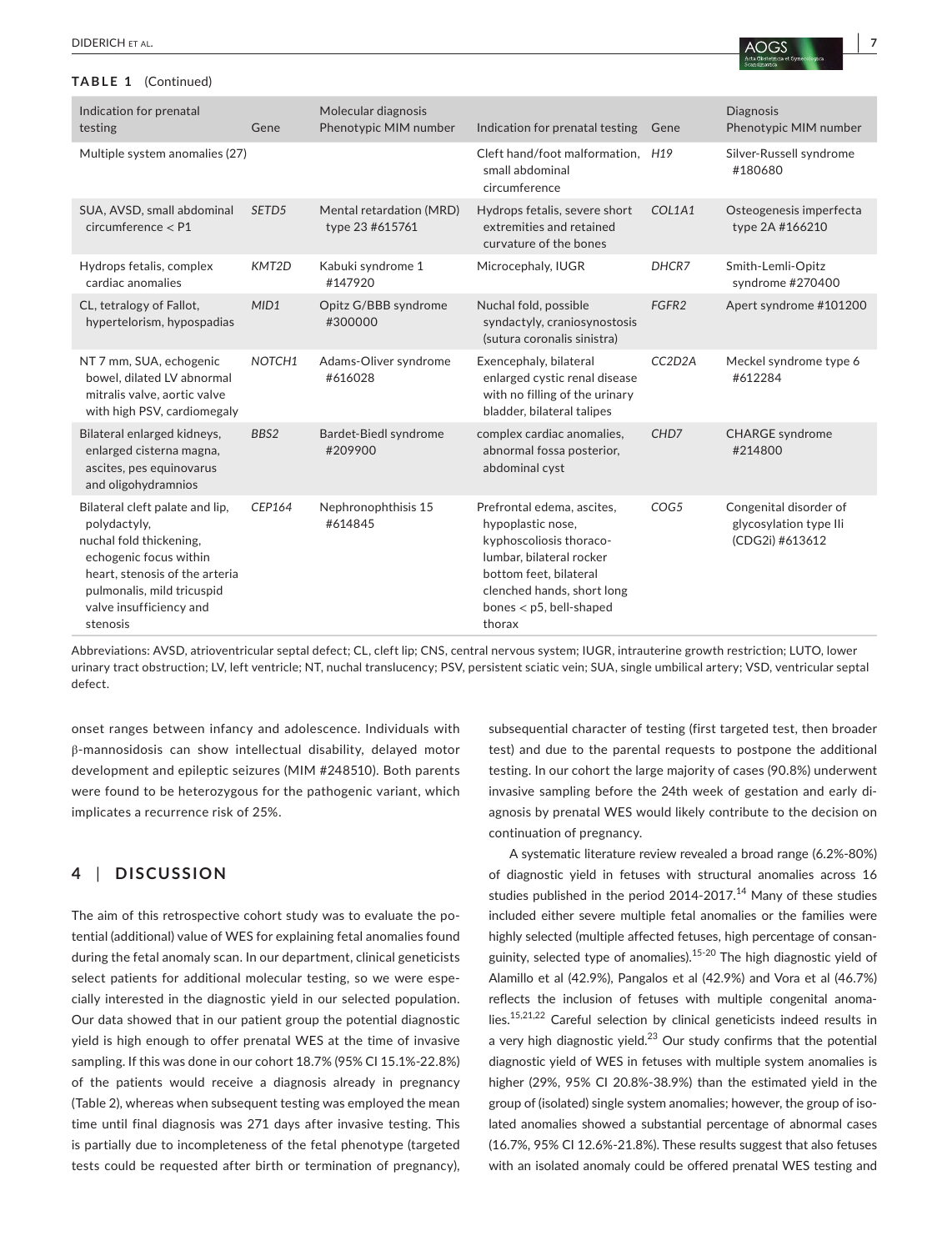

**TABLE 2** The diagnostic yield rates in our cohort subdivided into major categories, the diagnostic yields after Noonan syndrome and cystic fibrosis are excluded and overall potential diagnostic yield of prenatal WES (after exclusion of imprinting disorders)

| Category<br>of<br>ultrasound<br>anomalies | <b>Overall DY</b> |                     | <b>Overall without Noonan/CF cases</b> |              |                       | Overall potential DY of WES if applied instead<br>of targeted testing |        |                     |
|-------------------------------------------|-------------------|---------------------|----------------------------------------|--------------|-----------------------|-----------------------------------------------------------------------|--------|---------------------|
|                                           | N                 | DY rate; % (95% CI) | No. of Noonan<br>and CF cases          | $\mathsf{n}$ | DY rate; % (95% CI)   | No. of Silver-<br>Russell cases <sup>a</sup> n                        |        | DY rate; % (95% CI) |
| $(1)$ ISS                                 | 42/251            | 16.7% (12.6%-21.8%) | -11                                    | 31/240       | 12.9% (9.3%-17.8%)    |                                                                       | 41/251 | 16.3% (12.3%-21.4%) |
| (2) MA                                    | 6/26              | 23.1% (11.0%-42.1%) | 1                                      | 5/25         | 20.0% (8.9%-39.1%)    |                                                                       | 5/26   | 19.2% (8.5%-37.9%)  |
| $(3)$ MSA                                 | 27/93             | 29.0% (20.8%-38.9%) | 3                                      | 24/90        | 26.7% (18.6%-36.6%) 1 |                                                                       | 26/93  | 28.0% (19.9%-37.8%) |
| $(4)$ SM                                  | 1/21              | 4.8% (0.8%-22.7%)   | $\mathbf{1}$                           | 0/20         | $0.0\%$ (0.0%-16.1%)  | $\mathbf 0$                                                           | 1/21   | 4.8% (0.8%-22.7%)   |
| All cases                                 | 76/391            | 19.4% (15.8%-23.6%) | 16                                     | 60/375       | 16.0% (12.6%-20.1%) 3 |                                                                       | 73/391 | 18.7% (15.1%-22.8%) |

Abbreviations: CF, cystic fibrosis; CI, confidence interval; DY, diagnostic yield; ISS, (isolated) single system anomalies; MA, multiple anomalies (1 system + soft marker in another organ system); MSA, multiple system anomalies; SM, soft marker(s) only; WES, whole exome sequencing. <sup>a</sup>Cases of abnormal methylation would still remain undetected if prenatal WES was implemented.



**FIGURE 1** Number and percentage of cases with a molecular diagnosis per ultrasound category. The total number of tested cases was 391. ISS, (isolated) single system; MA, major anomaly accompanied by a soft marker in another system; MSA, multiple system anomalies





confirms that patient selection based on the prenatal phenotype may be challenging.<sup>24</sup>

The cohort selection may be the major reason for the large variation in the incidence of pathogenic WES findings in the cohorts published so far in the literature. In our cohort with a wide range of phenotypes that are typically seen in the clinic cohort, 18.7% (95% CI 15.1%-22.8%) of patients showed DNA variants that could have been detected by WES. Although WES was not performed in all cases, our results are similar to the percentage found by Fu et al $^{25}$  Due to our cohort size and the subgroups of fetal anomalies, our estimated diagnostic yield showed a relatively

wide confidence interval in some cases, which indicates that these estimates should be interpreted with caution. The large prospectively tested cohorts that have recently been published by Lord et al<sup>26</sup> and Petrovski et al<sup>27</sup> show lower prevalence of pathogenic findings (8.5% and 10%, respectively). Neither cohort was selected by clinical geneticists and patients were invited to participate after ultrasound anomalies were found. These studies confirm that in unselected fetuses with ultrasound anomalies the diagnostic yield of WES testing is high enough to conclude that prenatal WES would be of great clinical value if offered simultaneously with chromosomal microarray.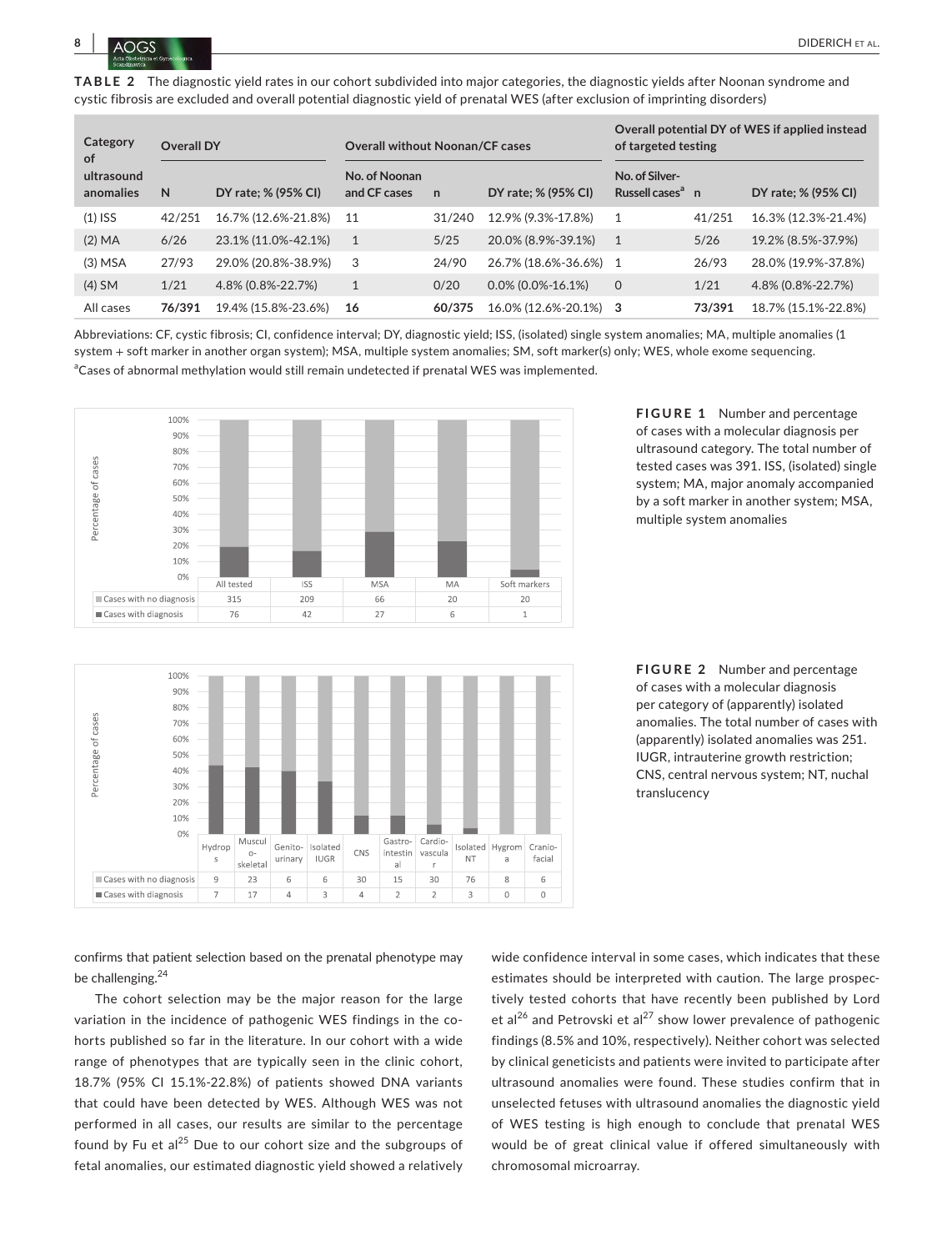In our cohort, some of the fetuses had ultrasound anomalies suggestive for a known genetic disease for which rapid standard targeted testing is available, for example, cystic fibrosis and Noonan syndrome. Therefore, one could consider employing a targeted test first to exclude certain disorders. However, when there is a legal limit for termination of the pregnancy it may not be feasible to first request a targeted test and if that is normal then to proceed with WES. Therefore, we have hypothesized that it might be interesting to consider replacing all targeted tests in pregnancy with WES and obtain diagnosis of all syndromes possibly detected by WES in one test as early as possible. In the Netherlands, the legal limit for pregnancy termination is the 24th week of gestation and therefore only if the fetus is sampled in the first trimester would first a targeted test and then subsequent WES testing be feasible. In our cohort, only testing for Noonan syndrome (in the first or early second trimester in cases with neck anomalies) would be feasible before WES request. In our cohort among 79 cases with apparently isolated nuchal translucency, three cases of Noonan syndrome were detected, therefore we hypothesize that in the first trimester the dedicated Noonan NGS panel could be performed and then only in cases showing additional anomalies, WES analysis could follow in the second-trimester. However, although such a two-step procedure is feasible in the first trimester, it is unfavorable for patients who wish to receive a final diagnosis as soon as possible.

While offering prenatal WES testing, we should be aware of its technical limitations. These technical limitations imply that repeat expansions will not be detected and small (one or two) exon deletions and single nucleotide variants in poorly covered regions may be missed.28 As shown in this study, methylation disorders will remain undetected as well. Prenatal WES can detect many syndromes, but certainly cannot exclude all genetic diseases, which should be addressed in pre- and posttest counseling.

Another limitation is the incomplete fetal phenotype as determined by prenatal imaging. In some cases variants may remain of unknown significance until more phenotypic data become available after birth. For this reason, during pregnancy, it may be difficult to conclude that the genotype is causal, especially if the variant is previously not described. Lord et al. presented several genes identified in their cohort that had diagnostic variants without previous prenatal phenotype descriptions.<sup>26</sup>

The possibility of re-interpretation of variants after more data become available should be discussed during pretest counseling as well. Efforts to share genotypes and prenatal phenotypes in databases should be made to further reduce the uncertainty related to several genetic variants and facilitate data interpretation. Because of the incomplete fetal phenotype, more studies are necessary to assess which approach is the most suitable in the prenatal setting: WES or a specific broad gene panel analysis.

An often-discussed issue of any whole genome testing is the possibility of reporting the so-called unexpected diagnoses or incidental findings that seem to be unrelated to the initial indication. In our cohort only one unexpected diagnosis was made and it concerned an early onset disorder. Unexpected diagnoses are not new in the context of prenatal testing, as it is known from the era of karyotyping

as well as chromosomal microarray, but proper pretest counseling should always be provided, so that the unexpected character of such a finding can be reduced.<sup>29</sup>

The retrospective character of this data analysis is the major limitation. The percentages of cases with a genetic diagnosis are based on different tests that were performed in different stages of pregnancy or after delivery. A large number of cases proceeded only to targeted sequencing ( $n = 232$ ) which may cause underestimation of the number of abnormal fetal cases. Broad molecular testing was performed in some cases ( $n = 159$ ), where potentially an underlying monogenetic disorder could be identified and where parents wished to proceed with further diagnostics. Some of the patients refused to proceed to molecular testing if the results were not available before the 24th week of gestation. Therefore, the presented data may differ from cohorts prospectively tested with WES.

#### **5** | **CONCLUSION**

Our retrospective cohort study shows that WES, if routinely offered by a clinical geneticist to patients in a prenatal setting, would significantly increase the diagnostic yield. Prenatal WES could lead to early diagnosis of a genetic disorder in a significant percentage of cases irrespective of the (incomplete) fetal phenotype. We assumed that only when an anomaly is detected in the first trimester, it may be feasible to request targeted tests before broad genetic testing, otherwise there may not be time to perform subsequent panel or whole exome analysis (if there is a legal limit for terminating an affected pregnancy).

## **CONFLICT OF INTEREST**

None.

#### **ORCID**

*Marike Polak* <https://orcid.org/0000-0002-5012-5480> *Malgorzata I. Srebniak* <https://orcid.org/0000-0003-3429-6156>

#### **REFERENCES**

- 1. Hillman SC, Willams D, Carss KJ, McMullan DJ, Hurles ME, Kilby MD. Prenatal exome sequencing for fetuses with structural abnormalities: the next step. *Ultrasound Obstet Gynecol*. 2015;45:4-9.
- 2. Kenkhuis MJA, Bakker M, Bardi F, et al. Effectiveness of 12–13 week scan for early diagnosis of fetal congenital anomalies in the cell-free DNA era. *Ultrasound Obstet Gynecol*. 2018;51:463-469.
- 3. American College of Obstetricians and Gynecologists' Committee on Practice Bulletins—Obstetrics; Committee on Genetics; Society for Maternal-Fetal Medicine. Practice Bulletin No. 162: Prenatal Diagnostic Testing for Genetic Disorders. *Obstet Gynecol*. 2016;127:e108-e122.
- 4. de Wit MC, Srebniak MI, Govaerts LC, Van Opstal D, Galjaard RJ, Go AT. Additional value of prenatal genomic array testing in fetuses with isolated structural ultrasound abnormalities and a normal karyotype: a systematic review of the literature. *Ultrasound Obstet Gynecol*. 2014;43:139-146.
- 5. Srebniak MI, Knapen MFCM, Polak M, et al. The influence of SNPbased chromosomal microarray and NIPT on the diagnostic yield in